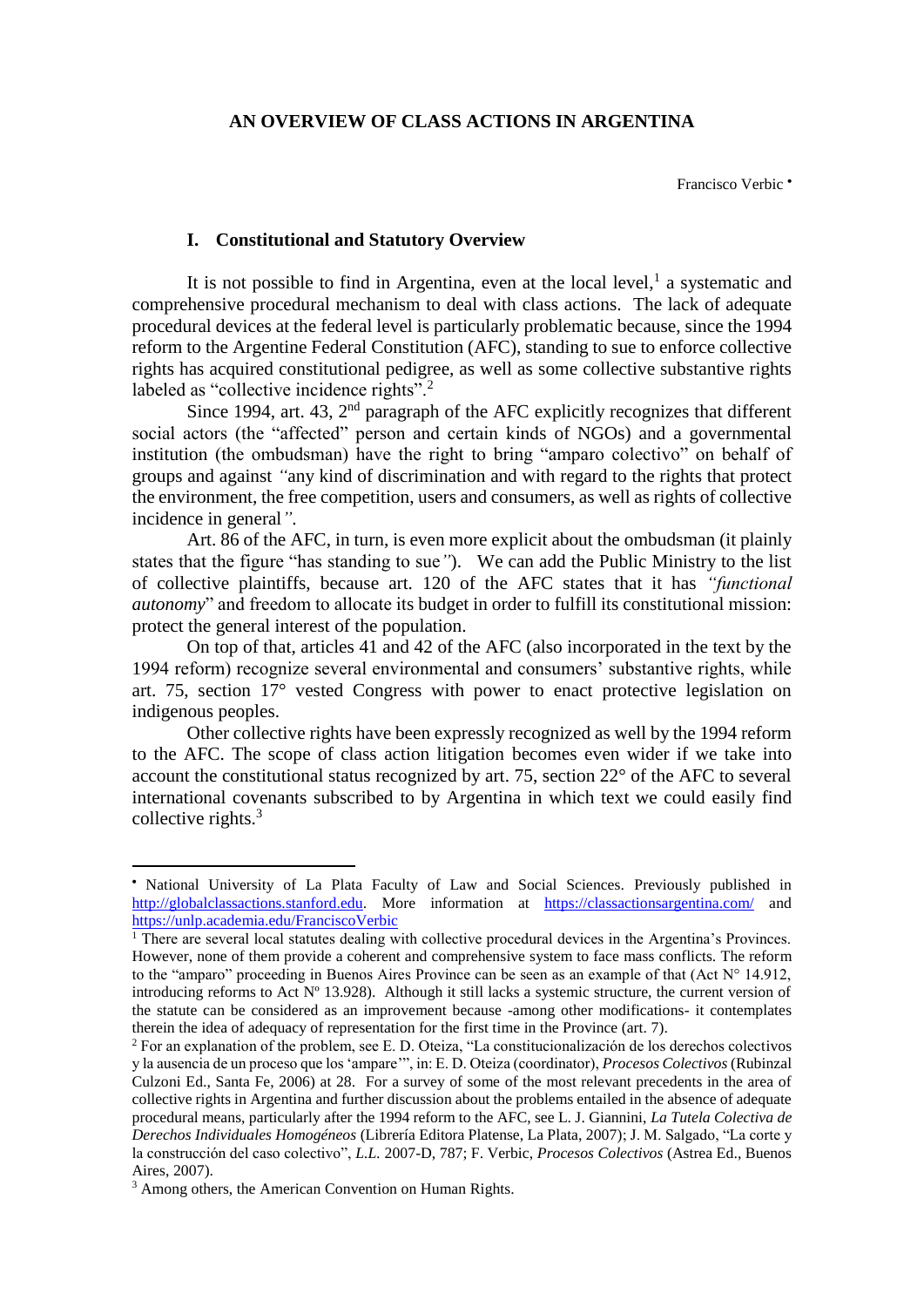Notwithstanding those constitutional provisions, the only federal regulations available to deal with collective conflicts involving groups of people in Argentina are the General Environmental Law (GEA) and the Consumer Protection Act (CPA). <sup>4</sup> Both of them have been passed by Congress and can be characterized as "substantive" laws.<sup>5</sup> However, in both of them we can find certain isolated procedural provisions applicable, in principle, to deal with collective conflicts involving those particular areas of substantive law.

Even though in Argentina it is for the Provinces to enact procedural provisions according to art. 5 of the AFC, the Supreme Court of Justice (SCJ) has long since recognized the federal government's power to do that when such regulations are deemed indispensable to enforce substantive rights.<sup>6</sup> In fact, the new Civil and Commercial Code (2015) contained many procedural rules.

The CPA was originally enacted in 1993 and underwent several minor reforms regarding its substantive content until 2008,  $^7$  when Act N° 26.361 introduced relevant modifications that included several provisions on class actions. The reform introduced to the CPA by Act  $N^{\circ}$  26.361 made the system regain the minimal coherence it had lost when the provision on *res judicata* included in the original text of Act N° 24.240 was vetoed by the President.<sup>8</sup>

In its current version, the CPA states that a favorable judgment for the plaintiff will produce *res judicata* effects in respect of the defendant and also to all consumers similarly situated, except those who express their will to avoid being bound by the solution. It is considered as a *secundum eventum litis* mechanism,<sup>9</sup> and that right to optout should be exercised before the opinion is delivered, and according to the "the terms and conditions imposed by the judge".<sup>10</sup>

The GEA was enacted in 2002, and it also includes procedural regulations to enforce protection of the environment. These provisions concern tort proceedings as well as injunctions to cease polluting activities. In this respect the GEA includes provisions on standing to sue, evidence, provisional and interim measures, powers of the courts in these procedural contexts, *lis pendens*, scope of *res judicata* (a system based on the principle of *secundum eventum probationem*), and jurisdiction.<sup>11</sup> This regulation has demonstrated to be incomplete and insufficient to deal with environmental collective conflicts.

## **II. Case Law Overview: The "Halabi" Case and its Progeny**

The turning point in class actions development in Argentina was the opinion delivered by the SCJ at the beginning of 2009 in the *"Halabi"* case. Though striking, the opinion was not unexpected as the SCJ had already delivered by then some opinions

**.** 

<sup>4</sup> R. Lorenzetti *Justicia Colectiva* (Rubinzal Culzoni Ed., Santa Fe, 2010), at 275-276 (arguing that the CPA establishes an "acción colectiva", but in a "very insufficient way taking into account the abundant comparative law materials completely omitted by the legislator").

<sup>5</sup> They are not *stricto sensu* "federal" statutes, but "national" ones.

<sup>6</sup> *Correa, Bernabé c/ Barros*, *Mario B.,* SCJ (22 June 1923), *Fallos* 138:154.

<sup>7</sup> Acts N° 24.568, N° 24.787 and N° 24.999.

<sup>8</sup> Presidential Decree N° 2089/93. The main reason invoked to sustain this veto was the governmental interest in avoiding the proliferation of cases. The Decree says that the eventual costs of those lawsuits would prejudice merchants and industries, and, through them, the consumers themselves by increasing the final costs of the products.

<sup>9</sup> R. Lorenzetti, *Justicia colectiva* (Rubinzal Culzoni Ed., Santa Fe, 2010), at 282-283.

<sup>10</sup> Art. 54, 2nd para. of the CPA.

 $11$  Arts. 30 to  $34$  GEA.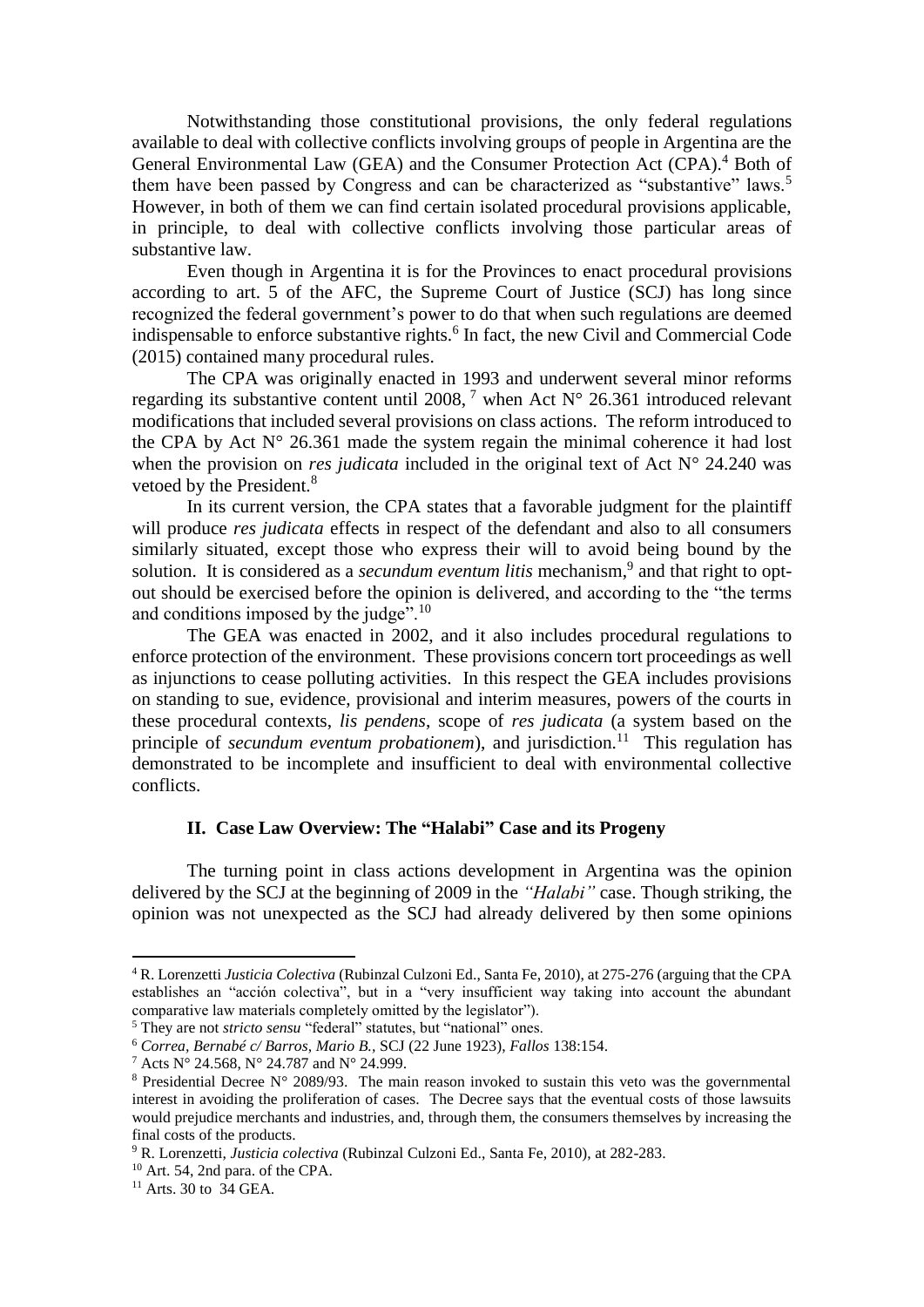regarding different aspects of class actions. Most of these opinions had been rendered in environmental and human rights cases. Moreover, the rationale of the majority opinion in *"Halabi"* had been insinuated, at least in its more relevant aspects, in some of the dissenting opinions in those earlier cases.<sup>12</sup>

Ernesto *Halabi* was a lawyer and user of mobile phones and internet services, who filed an "amparo" seeking a declaration of unconstitutionality of a federal statute that had allowed the interception of private phone and Internet communications without prior judicial order.<sup>13</sup> The case reached the SCJ with the substantive issue adjudicated: the Court of Appeal declared the Act unconstitutional and extended the binding effects of the solution to all users of the telecommunication system who were similarly situated. The only issue to be discussed in the SCJ was the collective binding effects of the Court of Appeal's opinion.

When deciding the case, the majority of the SCJ asserted that it is possible to file in Argentina class actions (which it labeled "acción colectiva") with "analogous characteristics and effects to the US class actions". It also plainly held that art. 43 AFC provisions are clearly operative and must be enforced by the courts, even in the absence of legislation.

Moreover, the SCJ enunciated constitutional requirements for obtaining a valid collective opinion under due process of law standards. After underscoring the lack of an adequate procedural regulation enacted by Congress on class actions, the Court made some remarks to provide guidance in order to protect the due process of law for absent class members in future uses of the "acción colectiva".<sup>14</sup>

The SCJ held that the *"formal admissibility"* of any "acción colectiva" must be subject to the fulfillment of the following requirements:

(i) There has to be a precise definition of the group of people that is being represented in the case.

(ii) The plaintiff must be an adequate representative of the class.

(iii) The claim has to focus on questions of law or fact common and homogeneous to the whole class.

(iv) There has to be a proceeding capable of providing adequate notice to all persons that might have an interest in the outcome of the case.

(v) Members of the class need to have an opportunity to opt-out or to intervene in the proceedings.

(vi) There should be adequate publicity and advertising of the action in order to avoid two different but related problems: on the one hand, multiple and overlapping collective proceedings with similar causes of action; and on the other, the risk of different or incompatible opinions on identical issues.

(vii) There must be problems for accessing justice on an individual basis. This is why cases involving positive value claims may bring about some difficulties. As we have said, the SCJ asserted that art. 43 of the AFC is operative and that it is a courts' duty to enforce it. But this holding was qualified in the same opinion because the Court continued by saying that the enforcement should proceed "when there is clear evidence about the harm to a fundamental right and to the access to justice of its holder".<sup>15</sup>

1

<sup>12</sup> *Mendoza I,* SCJ (20 June 2006), File n° M.1569.XL; *Asociación de Superficiarios de la Patagonia I,* SCJ (29 August 2006*)*, case A.1274.XXXIX; *Defensoría del Pueblo*, SCJ (31 October 2006), File n° D. 859. XXXVI; *Mujeres por la Vida*, SCJ (31 October 2006), File n° M.970.XXXIX; *Mendoza II*, SCJ (8 July 2008), File n° M.1569.XL; *Asociación de Superficiarios de la Patagonia II*, SCJ (26 August 2008)*,* case A.1274.XXXIX.

<sup>&</sup>lt;sup>13</sup> Act N° 25.873 and Executive Decree N° 1563/04 (the media referred to the Act as "the spy statute").

<sup>&</sup>lt;sup>14</sup> Para. 20 of the majority opinion.

<sup>&</sup>lt;sup>15</sup> Para. 13 of the majority opinion.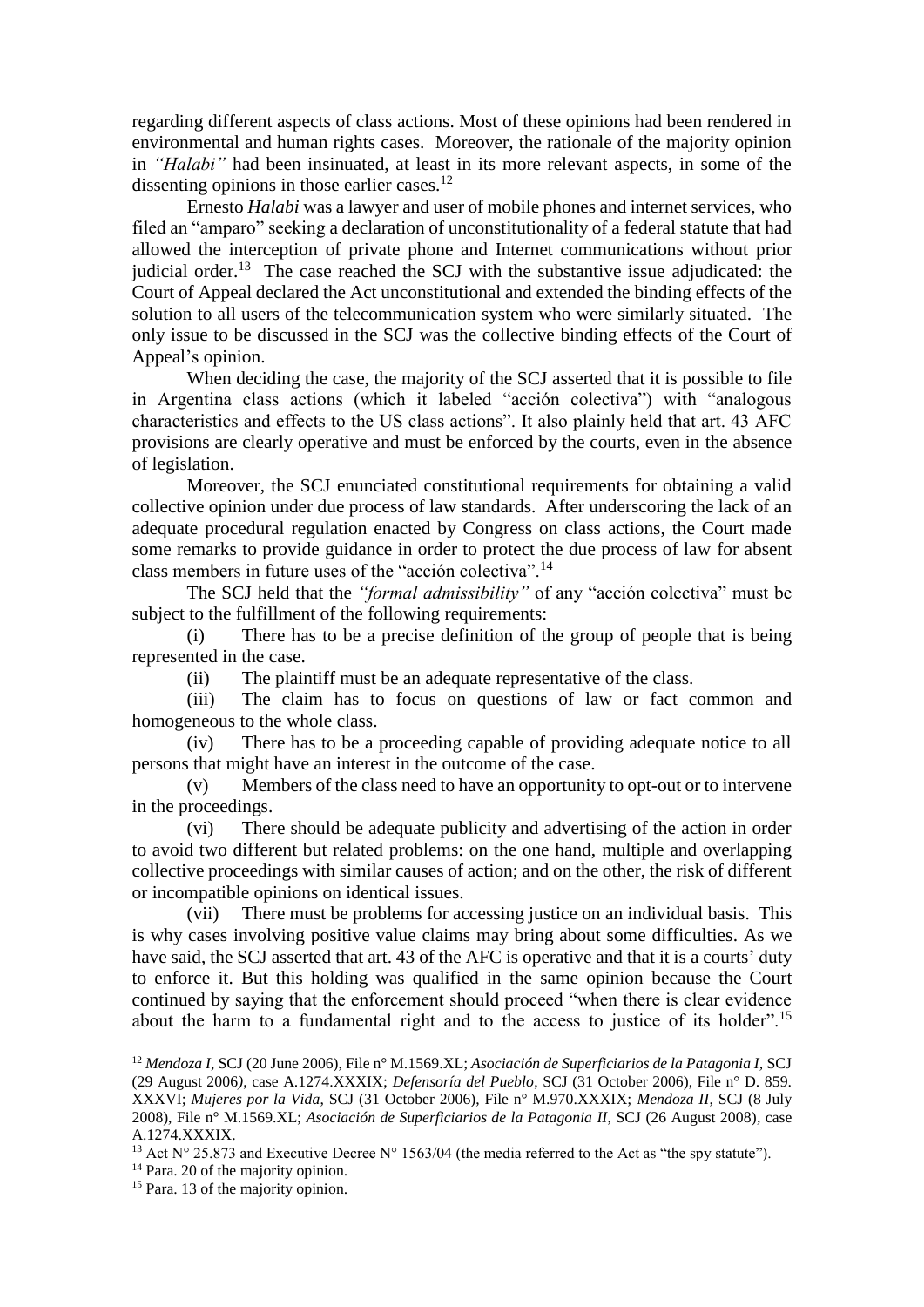According to this statement, those cases involving positive value claims would not qualify to be litigated on a representative basis (because, in the view of the Court, there is no harm to the access to justice right of its holder, who has sufficient interest at stake to file an individual lawsuit on his own).

Taking into account this holding, it can be said that -as a matter of principle- the SCJ forbids class actions for damages when individual interests at stake justify individual lawsuits. This is hard to justify because there are neither constitutional nor legal or principle foundations to sustain such a narrow view of the scope of class action litigation. Art. 43 of the AFC does not contain any sort of limitation in this sense. The same could be said about the CPA and GEA. The problem with such an approach to the phenomenon of collective redress, which seems to be aligned with the European one,  $16$  is that it deprives class actions of one of the main advantages they could advance in contemporary litigation landscapes: judicial efficiency.<sup>17</sup>

The SCJ case law (*"Halabi"* and its progeny) provides no explanation at all regarding why collective redress could only be performed in Argentina when individual access to justice is compromised. That is particularly striking if we take into account the fact that official statistics from the national and federal judiciary show a quite heavy caseload to deal with every single year (and, everybody knows even in the absence of official statistics, that many of those cases are repetitive and could be efficiently handled together). $18$ 

In this complex context, and perhaps in order to preserve its discretion in this delicate field of litigation, the SCJ established in *"Halabi"* an exception to the standard of "no class action if you can get access to justice by yourself": class actions would also be admissible when the case involves a "strong state interest" in the protection of the rights involved in the dispute (not a "public interest" but a "state" one, whatever that may imply). The Court also held that this "state interest" could arise either from "the social significance" of the rights in dispute (the majority of the SCJ mentioned environmental, consumers and health rights), or from the "particular features of the affected class" (the SCJ referred to "traditionally disadvantaged or weakly protected groups").<sup>19</sup>

The SCJ has already begun to make use of the broad discretion provided by this standard and its (also broad) exception.

In 2015, it vacated a Federal Appellate Court opinion in order to allow maintaining a class action where an NGO was seeking declaratory and economic relief for a group of

**.** 

<sup>&</sup>lt;sup>16</sup> For recent developments on collective redress in Europe, see S. Voet, "European Collective Redress: A Status Quaestionis", *Int'l Journal of Procedural Law*, Volume 4 (2014), No. 1, at 97-128; E. Silvestri "Towards a Common Framework of Collective Redress in Europe? An Update on the Latest Initiatives of the European Commission", *Russian Law Journal*, Vol 1 (2013), No 1, at 46-56.

<sup>17</sup> F. Verbic, "Class actions in Argentina: the need for a wider scope to embrace judicial efficiency"*,* 6 *Civil Procedure Review*, 95-102 (2015).

<sup>&</sup>lt;sup>18</sup> In 2013 (latest available statistics) the National Commercial Appellate Court, with jurisdiction only in Buenos Aires City, delivered 13,453 opinions, while Commercial Courts of First Instance (district courts) had 210,898 pending cases. The Federal Civil and Commercial Appellate Court, in turn, at the end of 2013 had 4,594 pending cases, while Federal Civil and Commercial Courts of First Instance (district courts) had 50,449 pending cases. Other forums which present a huge number of repetitive litigation are those dealing with social security lawsuits: The Social Security Federal Appellate Court had, at the end of 2013, 59,446 pending cases; while the Social Security Courts of First Instance (district courts) had 138,266 pending cases. Numbers at the SCJ are equally compelling: in 2012 the Court delivered 9,586 opinions in "no social security cases" and 6,452 in social security cases; in 2013 a total of 15,792 opinions; and in 2014 a total of 23,183 opinions. These SCJ opinions are not necessarily on the merits of cases, but they demonstrate the demanding caseload that must be faced every year by a Court which, nowadays, has only three Judges. All statistics available at [http://www.pjn.gov.ar/07\\_estadisticas/](http://www.pjn.gov.ar/07_estadisticas/) (Accessed 20 February, 2017).

<sup>19</sup> *"Halabi"*, para. 13 of the majority opinion; *"PADEC v. Swiss Medical"*, para. 10 of the majority opinion.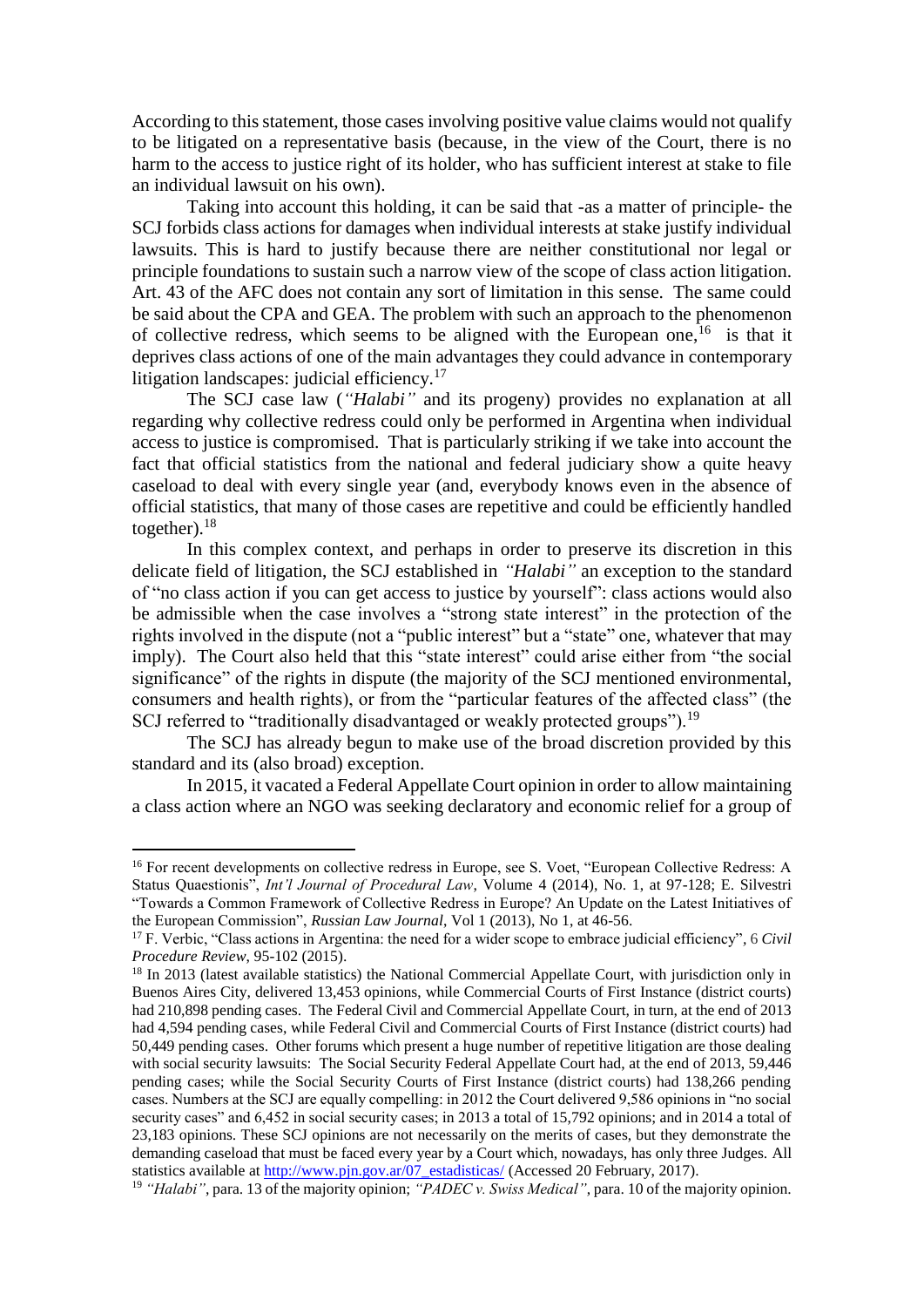children, women, elders and disabled people. $^{20}$  In this precedent, the SCJ held that, even though individual actions were justified due to the economic stakes in dispute, collective redress was still admissible because it was *"*not possible to avoid the unquestionable social content of the rights involved in the dispute, which pertain to groups that must be subject to preferential protection by constitutional mandates due to their vulnerable condition*".*<sup>21</sup>

However, in August 2016 the SCJ did not apply the exception in a nationwide class action filed by an NGO to challenge the rise of rates in natural gas without previous public hearings.<sup>22</sup> Even though this case should have been considered comprised in the exception (because it was a consumer case), the Court applied the standard –in absence of a request from the defendant- in order to limit the scope of its decision only to those members of the group that –it held- can be presumed to have difficulties in accessing justice by themselves on an individual basis.

Besides *"Halabi"*, there is another relevant precedent to consider in this field: *"PADEC c. Swiss Medical"*. 23 With this opinion -delivered four years and a half after *"Halabi"-* the SCJ corroborated the collective redress model currently operational in Argentina. That is, a hybrid model where the definition of certain kinds of substantive collective rights (following the Brazilian Consumers Protection Code system) merges with procedural safeguards taken directly from the US Federal Rule of Civil Procedure 23 (FRCP 23).<sup>24</sup>

Between *"Halabi"* and *"PADEC v. Swiss Medical",* the SCJ delivered only a few opinions regarding specific aspects of class actions. After *"PADEC v. Swiss Medical"* the landscape drastically changed and we can find several decisions on class actions regarding different issues, both procedural and substantive.

Some of the most relevant precedents include:

(i) *"Municipalidad de Berazategui"*, <sup>25</sup> a cable consumers' case, with holdings on standing of local politicians, provisional measures and overlapping litigation. In this opinion the Court decided to create a Collective Proceedings Public Registry.

(ii) *"Loma Negra"*, <sup>26</sup> where the Court refused to recognize standing to an NGO because of the overbroad definition of the class. In this opportunity it stressed the relevance of a precise definition of the class and developed some guidance in that respect.

(iii) *"Kersich",*<sup>27</sup> an environamental and consumer case on water supply, with holdings on the relevance of an early determination of "clear rules" as an essential premise of due process.

**.** 

<sup>20</sup> *Asociación Civil para la Defensa en el Ámbito Federal e Internacional de Derechos c/ Instituto Nacional de Servicios Sociales para Jubilados y Pensionados s/ amparo*, SCJ (10 February 2015), file N° CSJ 000721/2007(43-A)/CS1.

<sup>21</sup> Para. 9 of the Court opinion.

<sup>22</sup> *Centro de Estudios para la Promoción de la Igualdad y la Solidaridad y otros c/ Ministerio de Energía y Minería s/ Amparo Colectivo*, SCJ (18 August 2016), file Nº FLP 8399/2016/CS1.

<sup>23</sup> *PADEC c/ Swiss Medical s/ Nulidad de cláusulas contractuales*, SCJ (21 August 2013), file Nº P.361.XLIII.

<sup>24</sup> F. Verbic, "La decisión de la CSJN en 'PADEC c. Swiss Medical'. Ratificación de "Halabi" y confirmación de las bases para un modelo de tutela colectiva de derechos en Argentina", *Revista de Derecho Comercial, del Consumidor y de la Empresa* (2013) at 124.

<sup>25</sup> *"Municipalidad de Berazategui c/ Cablevisión S.A. s/ Smparo",* SCJ (23 Septembre, 2014), file Nº CSJ 1145/2013 (49-M) .

<sup>26</sup> *"Asociación Protección Consumidores del Mercado Común del Sur c/ Loma Negra Cía. Industrial Argentina S.A. y otros"*, SJC (February 10, 2015), File Nº CSJ 566/2012 (48-A); CSJ 513/2012 (48- A)/RH1; CSJ 514/2012 (48-A)/RH1.

<sup>27</sup> *"Recurso de hecho deducido por Aguas Bonaerenses S .A. en la causa Kersich, Juan Gabriel y otros c/ Aguas Bonaerenses S.A. y otros si amparo",* SCJ (December 2, 2014), file Nº CSJ 42/2013 (49-K).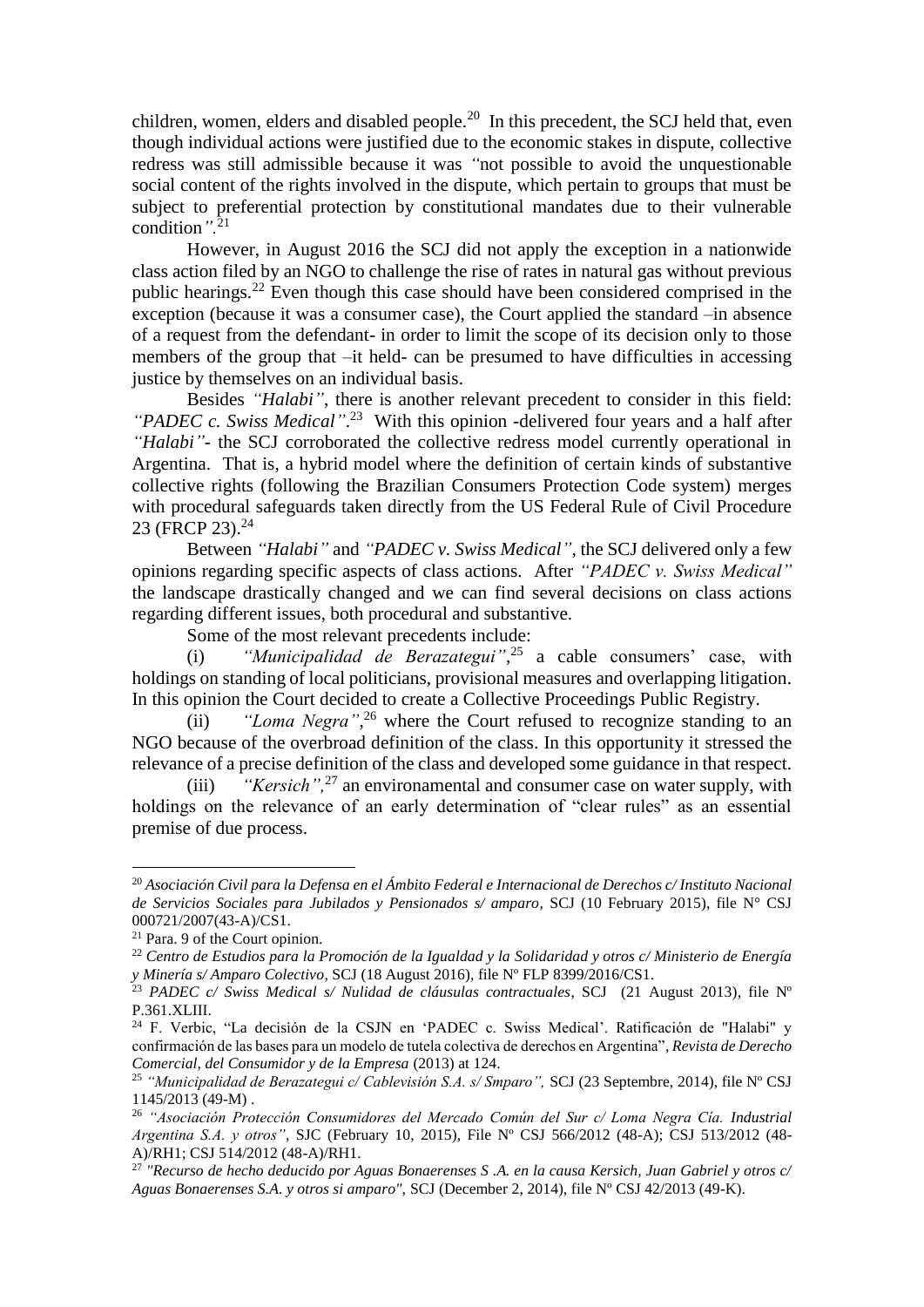(iv) *"CEPIS"*, <sup>28</sup> a consumer case where the Court declared void the regulation that raised natural gas rates without previous public hearing. In this decision the Court also insisted on the prerequisites and principles set forth in *"Halabi"*.

## **III. SCJ Administrative Regulations**

Due to the lack of adequate procedural systems and to the institutional relevance and public interest involved in class actions, along the last 15 years the SCJ put in motion its inherent powers and enacted different administrative regulations to amplify and strengthen citizenship involvement, improve publicity and increase transparency in those kinds of cases. These regulations include:

(i) Acordada  $N^{\circ}$  36/2003, on the proceeding to provide priority treatment to cases of "institutional transcendence"

(ii) Acordada N° 28/2004 (amended by the Acordada N° 7/2013), on the *amicus curiae.*

(iii) Acordada N° 30/2007, providing for public hearings.

(iv) Acordada N° 36/2009, creating an Economic Analysis Unit to perform "economic studies" ordered by the Court to assess the eventual impact of its decisions.

(v) Acordada  $N^{\circ}$  1/2014, creating an Environmental Justice Office for better treatment of environmental cases.

(vi) Acordada Nº 36/2015, creating the Judicial Secretary of Consumers Relationships.

(vii) Acordada Nº 42/2015, creating the Secretary of Communication and Open Government.

Notwithstanding the relevance of these administrative decisions, their implementation has been far from satisfactory.

For example, since 2004 only eight cases have been published by the SCJ to allow the intervention of *amicus curiae*. <sup>29</sup> Other *amicus* have been filed in other cases, for example in the leading case *"Halabi"*. But the number of official publications (which operate as a public invitation) may indicate that the SCJ is not comfortable with opening for discussion every public interest proceeding.

Something alike happens concerning public hearings. From its enactment in 2008, only 25 of these hearings have been performed.<sup>30</sup> It is far from a significant number if we take into account the cases of institutional, social, political and economic relevance the SCJ has decided in that period.

Besides that, there are two other recent regulations that must be particularly taken into account because they have translated the *"Halabi"* requirements and standards into positive law:

(i) Acordada  $N^{\circ}$  32/2014, creating the Collective Proceedings Public Registry and establishing in art. 3 of the regulation a sort of "certification stage", because it demands Federal Judges to deliver an opinion on admissibility requirements, notice and adequacy of representation before communicating the existence of a case to the Registry;

 $\overline{\phantom{a}}$ 

<sup>28</sup> "*Centro de Estudios para la Promoción de la Igualdad y la Solidaridad y otros c/ Ministerio de Energía y Minería s/ Amparo Colectivo",* SCJ (18 August 2016), file Nº FLP 8399/2016/CS1.

<sup>&</sup>lt;sup>29</sup> See a[t http://www.csjn.gov.ar/causas-en-tramite/amigos-del-tribunal](http://www.csjn.gov.ar/causas-en-tramite/amigos-del-tribunal) (Accessed in 06 May 2016).

<sup>&</sup>lt;sup>30</sup> See the SCJ special website here: [http://www.cij.gov.ar/audiencias.html](http://www.cij.gov.ar/audiencias.htmlY) (Year - Number of public hearings:  $2008 - 5/2009 - 4/2010 - 2/2011 - 2/2012 - 6/2013 - 2/2014 - 2/2015 - 2$ ) (last visit 06/05/2016).